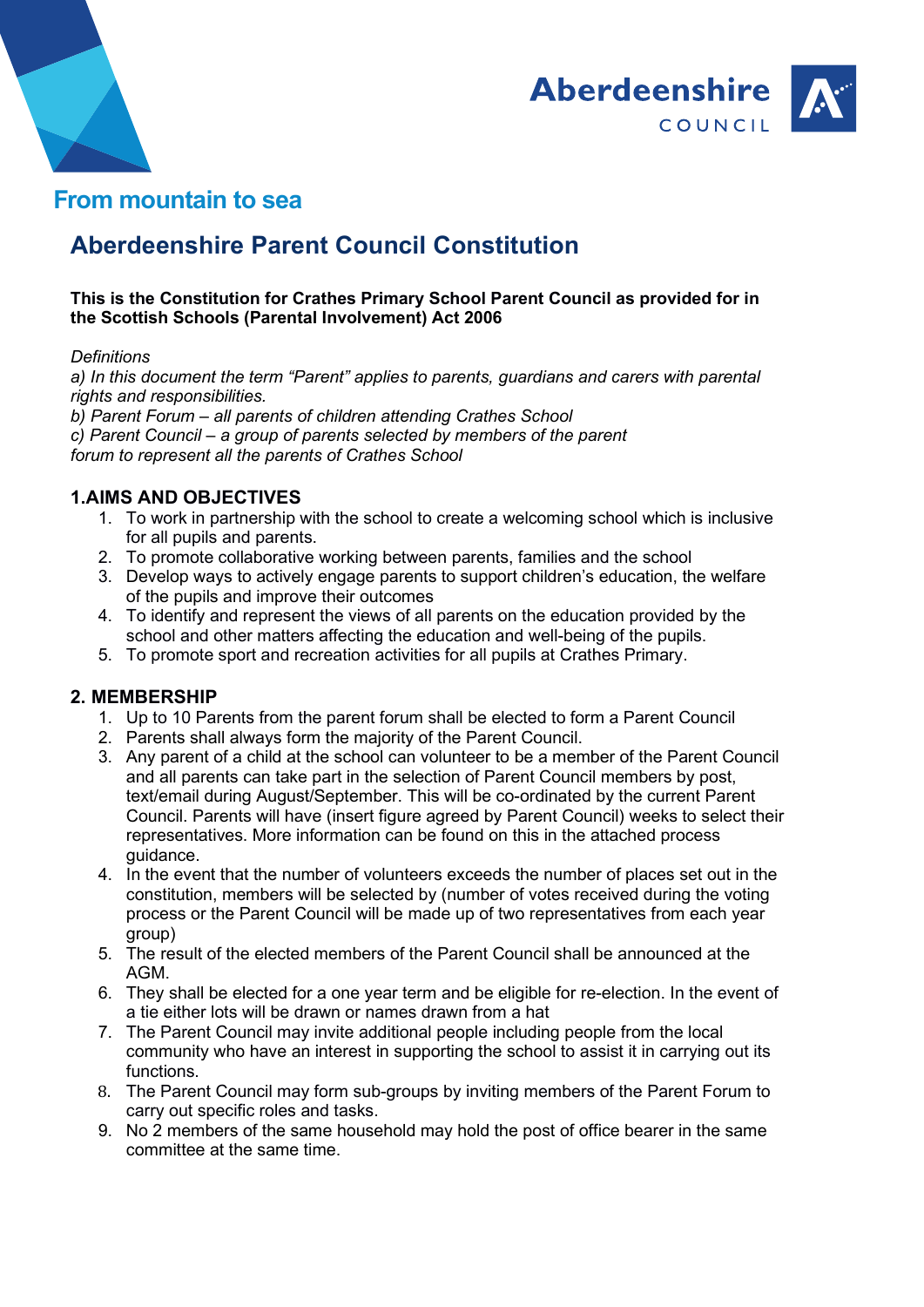



### 3.CO-OPTED MEMBERS

- 1. The Parent Council may co-opt up to 2 persons to help carry out its functions.
- 2. Two-thirds of the Parent Council will be made up of Parent Forum members and onethird of the membership will be reserved for other co-opted members including teaching and support staff in the school.
- 3. Co-opted members can be drawn from school staff on a voluntary basis and the wider community. The co-opted members will serve for one year after which time the Parent Council will review and consider requirements for co-opted membership.
- 4. Co-opted member(s) will not have voting rights on the Parent Council.

### 4. OFFICE BEARERS

- 1. Office bearers will be elected by members of the Parent Council and will be: Chair, Depute Chair, Treasurer, Secretary and such others as may be deemed necessary.
- 2. The Parent Council will be chaired by a parent of a child attending Crathes School. If the child ceases to be a pupil, a new chair will be agreed at the next meeting.
- 3. Office bearers will be elected by the Parent Council at the AGM. They shall be elected for a one-year term and be eligible for immediate re-election, up to a maximum of 3 years. It is recommended that Office Bearers serve a minimum of 2 years to allow for continuity.
- 4. Each office bearer shall be a parent of a child attending Crathes School. If the child ceases to be a pupil or should a vacancy arise for any other reason, a new office bearer will be elected at the next Parent Council meeting.

#### 5. TREASURER

- 1. The treasurer will be responsible for opening/maintaining a bank or building society account. Withdrawals will require the signature of the treasurer and one other office bearer.
- 2. The treasurer will keep an accurate record of all income and expenditure, and will provide a summary of this for each parent council meeting and a full account for the AGM. The parent council accounts will be audited.
- 3. The parent council shall be responsible for ensuring that all monies are used in accordance with the objectives of the parent council.
- 4. Should the parent council cease to exist, any remaining funds will be used for the benefit of Crathes School.
- 5. Sports clubs will maintain an independent set of records for income and expenditure and bank account.

#### 6. TERMINATION OF MEMBERSHIP

- 1. If a member of the Parent Council acts in a way that is considered by fifty percent of the parent council members to undermine the objectives of the Parent Council their position as a member of the parent council shall be terminated after an EGM with only Parent Council members invited is held to vote on such.
- 2. Termination of office shall be confirmed in writing to the member.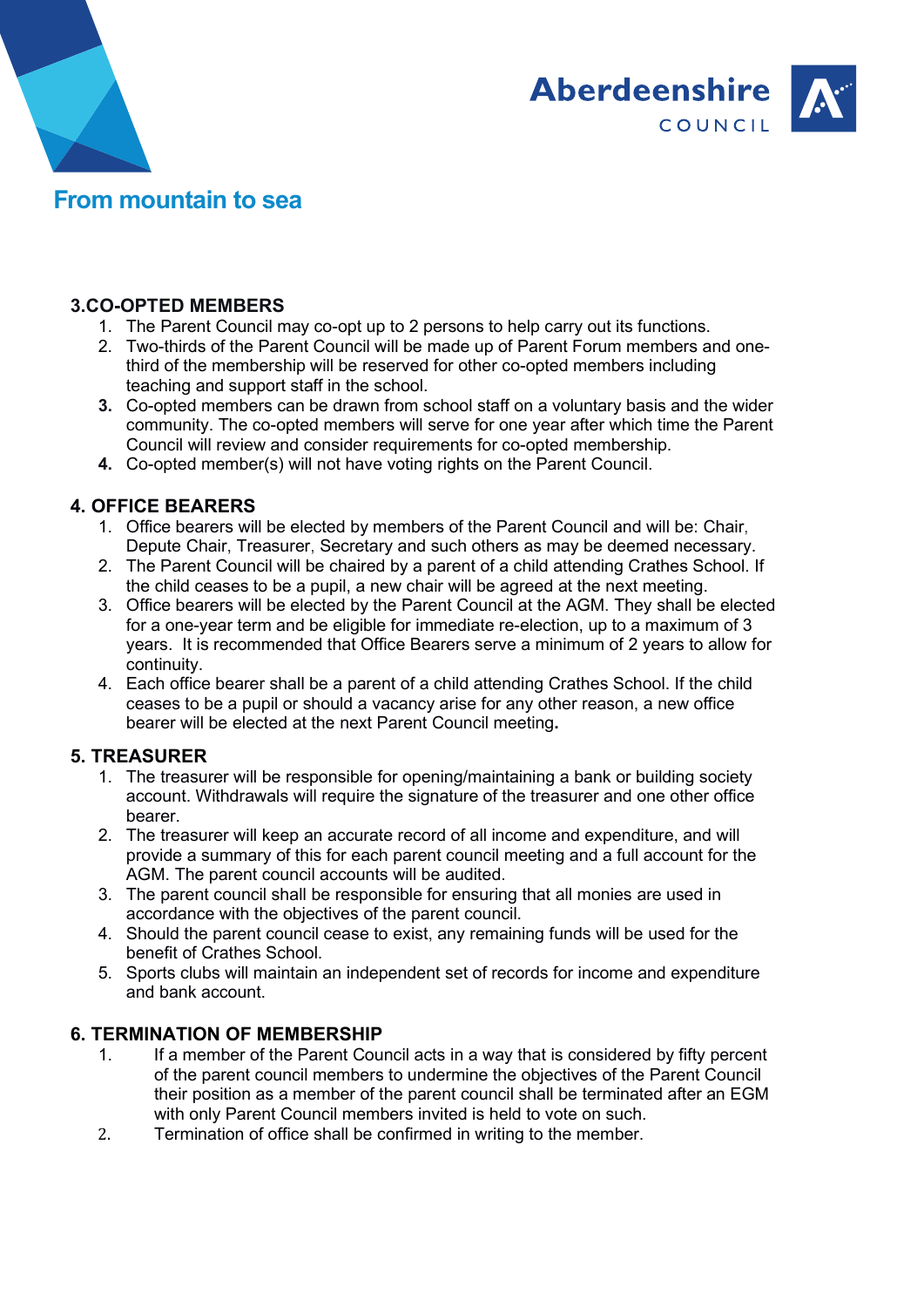



#### 7. MEETINGS

- 1. The Parent Council will meet at least once in every school term.
- 2. The quorum for each meeting will be 6, one of which will be the Chair or Depute Chair.
- 3. Any member of the Parent Forum may attend meetings of the Parent Council and count towards the quorum and may be given voting rights.
- 4. The Head teacher has a right and a duty to attend meetings or be represented by another member of staff. The head teacher attends meetings in an advisory capacity and does not have voting rights unless these are given by the Parent Council/Parent Forum.
- 5. A member of the Parent Council failing to attend three consecutive meetings without reason/apologies may be deemed to have retired from the Parent Council.
- 6. Should fifty percent of the Parent Council or Forum request that an additional meeting be held, all members of the Parent Council/Forum will give reasonable notice of date, time and place of meeting.
- 7. Agendas will be available for every meeting and will be created in consultation with the Parent Forum, members of the Parent Council and the headteacher.
- 8. Items for the agenda should be submitted to the Chair at least one week before the meeting. The Chair will have the final say on whether items are included or deferred until the next meeting.
- 9. The secretary shall be responsible for taking accurate minutes of all meetings.
- 10. Copies of the agenda and minutes of meetings will be available to all parents of children at Crathes School from the Secretary of the Parent Council, from the school office and/or school website. Parent Councils may choose to set up their own website/facebook page but this should not be the only method of communicating with parents.
- 11. The Chairperson shall have an optional casting vote in the event of a tied vote.

#### 8.ANNUAL GENERAL MEETING (AGM)

- 1. The AGM will be held annually in September to allow engagement with new Parent Forum members
- 2. A notice of the meeting including date, time and place will be sent to all members of the Parent Forum.
- 3. The meeting will include:
	- a) A report on the work of the parent council.
	- b) A report on the work of any sub-groups.
	- c) A report on the accounts.
	- d) Discussion of issues that members of the council may wish to raise as intimated in the notice of the meeting.
	- e) Approval of the accounts and appointment of the auditor.
	- f) Announcement of new members of Parent Council.
- 4. Parents will have 2 weeks to select their representatives before the AGM is held.